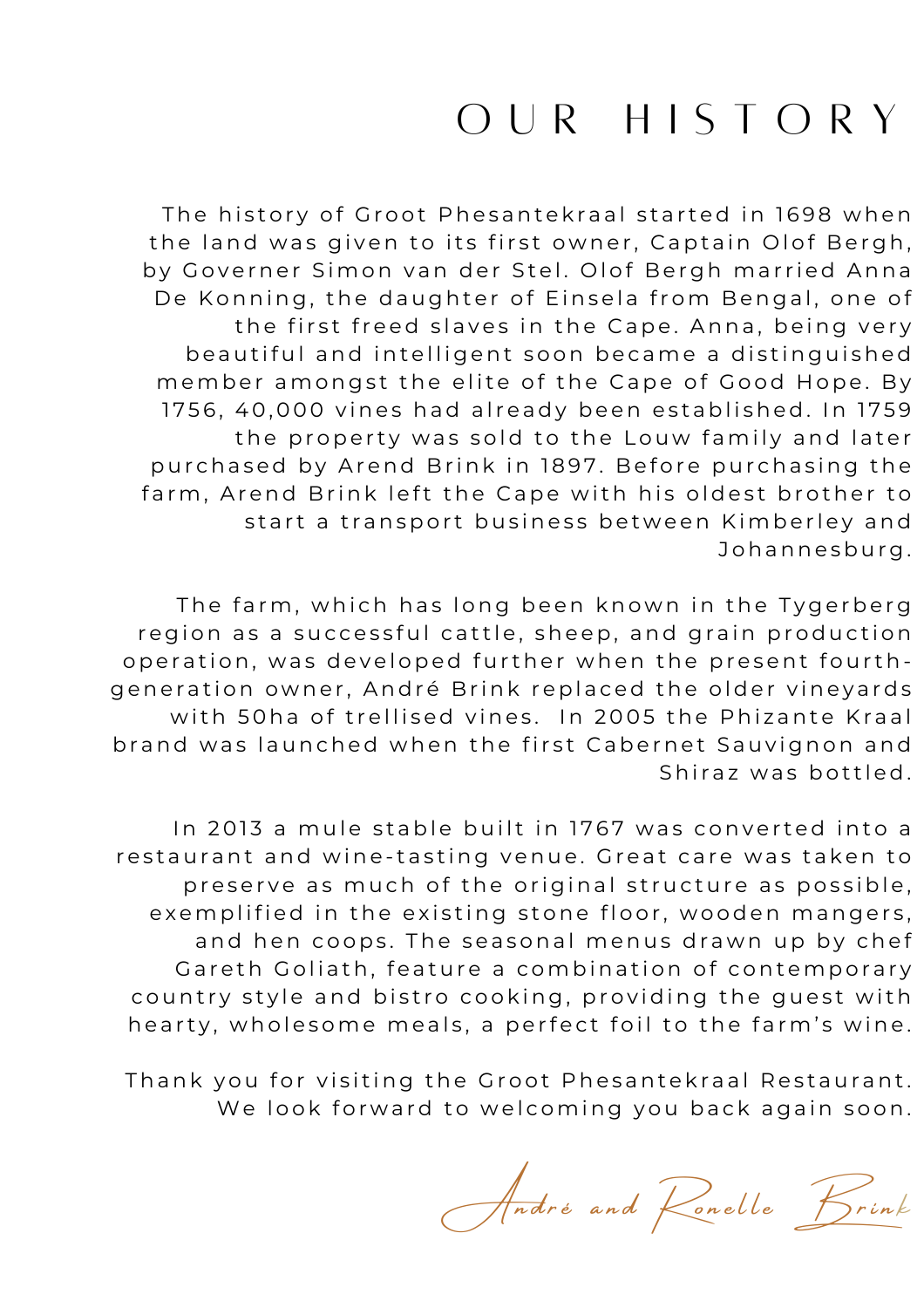C A P P U C C I N O R 34

RED CAPPUCCINO R 3 6

FLAT WHITE R 3 2

CAFÉ LATTE R 34

**MACCHIATO** R 2 8

**CORTADO** R 2 8

**MOCHACCINO** R 42

**AMERICANO** R 2 8

**ESPRESSO** Single R22 | Double R28

LOOSE LEAF TEA Rooibos | Ceylon | Green | Earl Grey R 24

HOT CHOCOLATE with Marshmallows S R34 | L R38

CHAI LATTE R 45

ALMOND MILK Optional alternative R 10

DE C A F Optional alternative R 2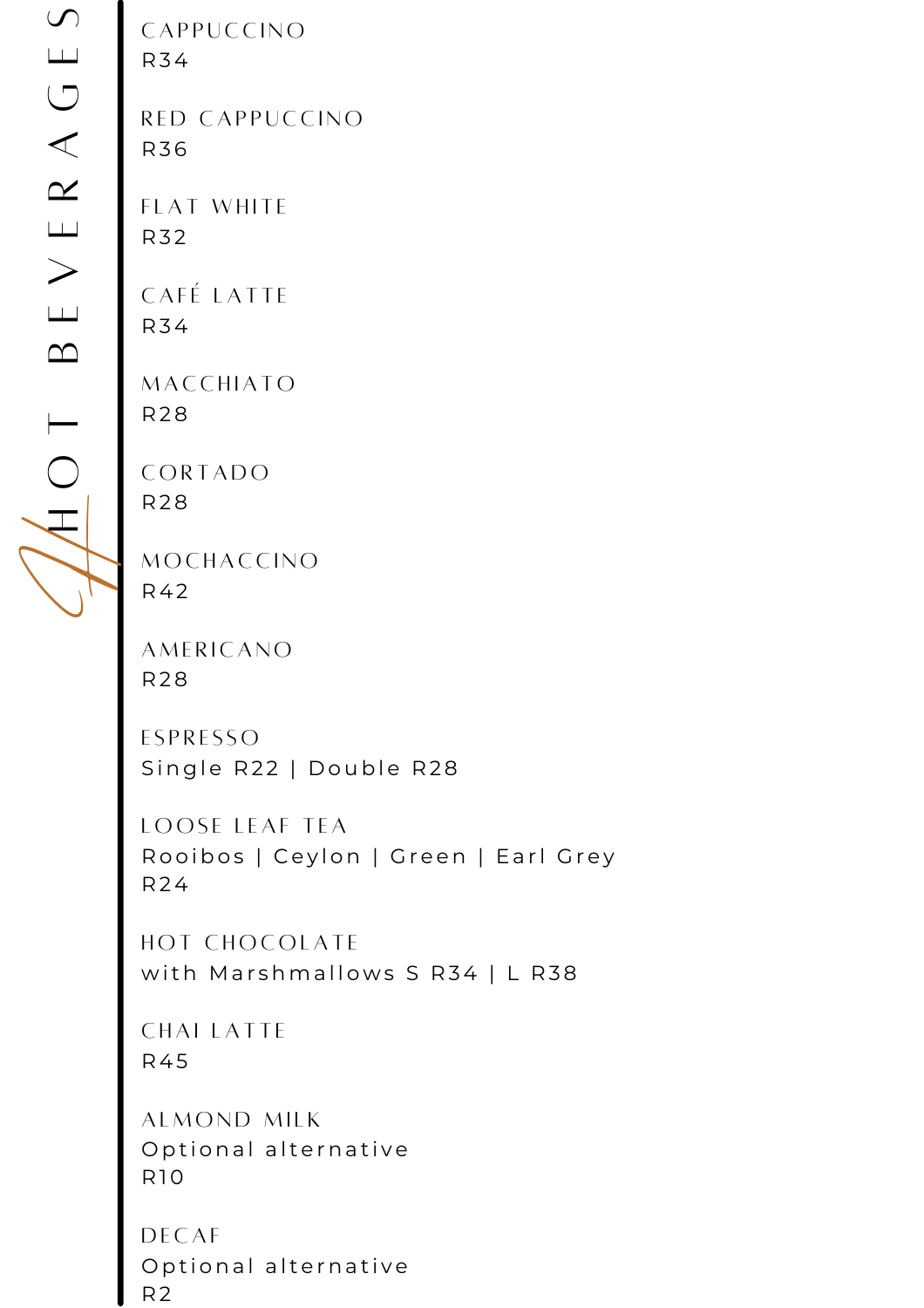**ICE LATTE COFFEE** Double Shot Espresso, cold milk, ice cubes **R32** HOMEMADE ICED TEA Berry Mint 38 | Lemon 32 | Apple Mint 32 **JUICE** Orange, Apple, Fruit Cocktail R31 **SOFT DRINKS** Coke, Coke Light, Crème Soda, Fanta, Lemonade **R24** CORDIAL Lime, Passion Fruit, Cola R<sub>12</sub> APPLETIZER & GRAPETIZER **R28 ICE CREAM FLOAT** Soft drink with one scoop ice cream R42 STILL & SPARKLING WATER 750ML **R40** BLUSHING ARNOLD PALMER Rooibos tea, lemonade & Grenadine R46 SHIRLEY TEMPLE Grenadine, lemonade, ginger ale & Maraschino cherry **R52** 

**MIMOSA** Cap Classique & Orange Juice **R79**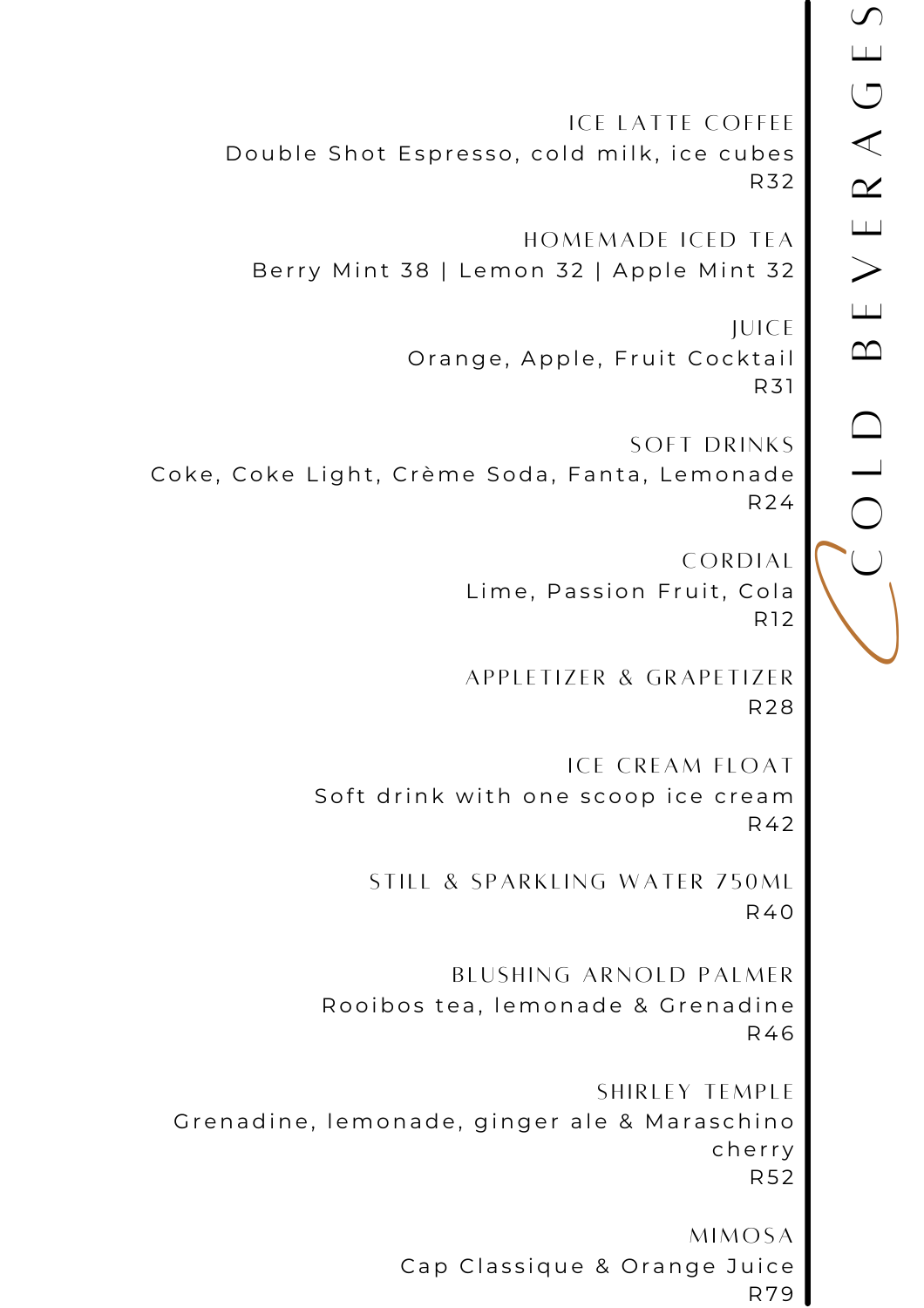GROOT PHESANTEKRAAL CAP CLASSIQUE BLANC DE  $BLANC$ 

Produced from 100% Chardonnay, this Blanc de Blanc displays beautiful balance between the citrus fruit from the variety and the added complexity of lees maturation R 2 9 3 | R 109

## GROOT PHESANTEKRAAL CHENIN BLANC

Vibrant notes of guava and golden delicious apple on the nose. The palate is textured by mineral notes, with a crisp, clean finish R 106 | R 40

## GROOT PHESANTEKRAAL ROSÉ

Pinotage was selected for the typical strawberry and raspberry fruit profile it brings to the wine. Lively pink hue, with smooth palate R<sub>112</sub> | R<sub>42</sub>

GROOT PHESANTEKRAAL SAUVIGNON BLANC The nose is complex with an array of tropical fruit, specifically grapefruit with citrus and guava undertones with a crisp dry finish. The distinctive aromas support a wonderfully balanced palate R126 | R47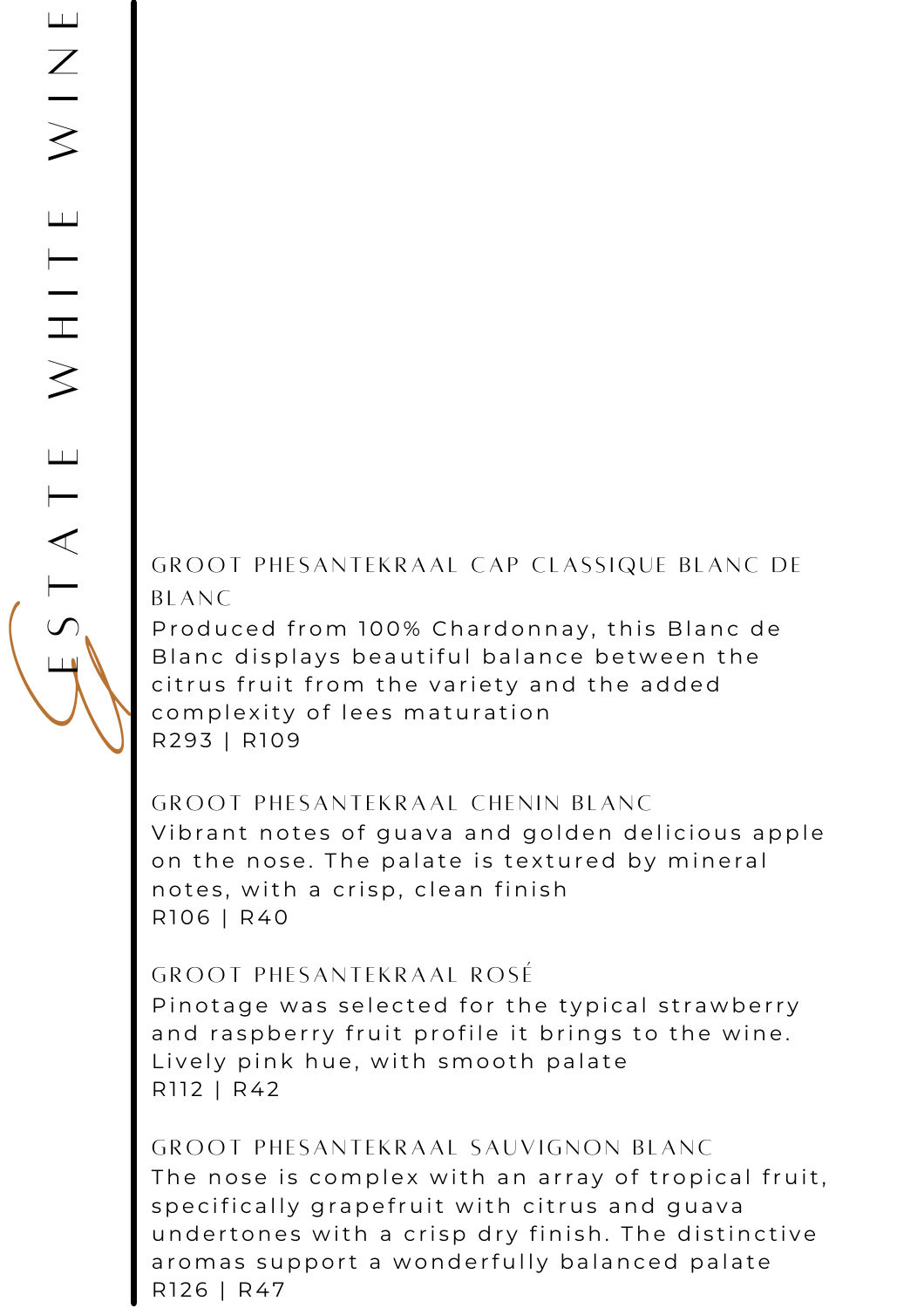**GROOT PHESANTEKRAAL LIMITED EDITION** CAP CLASSIQUE CHARDONNAY PINOT NOIR A traditional blend of 88% Chardonnay and 12% Pinot Noir, this limited release Cap Classique exhibits rich flavours of almond and brioche offset with hints of lime and an elegant acidity R322 | R119

# **GROOT PHESANTEKRAAL ANNA DE KONING** RESERVE CHENIN BLANC

Concentrated, elegant and sweet melon fruit with honeyed almond, nougat, candied nuts and citrus notes following through on the pallet. A refined full mouth and lingering taste from the lees contact, French oak maturation, and supportive acidity R225 | R84

**GROOT PHESANTEKRAAL MARIZANNE** RESERVE SAUVIGNON BLANC This Reserve Sauvignon Blanc displays bright tropical aromas of passion fruit and pineapple with toasted coconut and hints of vanilla bean. The complex character carries weight on the mid-palate with a fresh mineral finish R293 | R109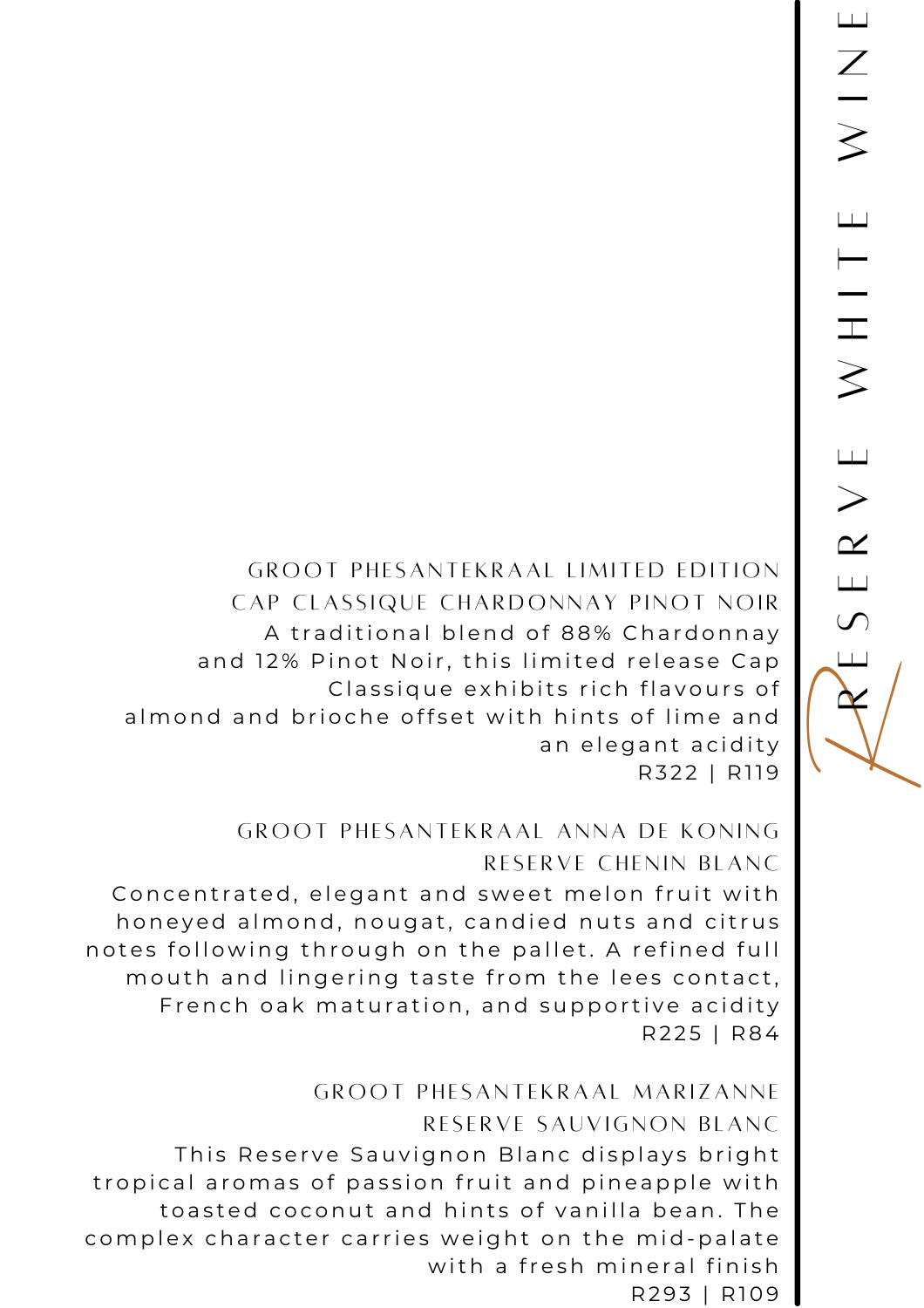#### GROOT PHESANTEKRAAL SYRAH

The perfect integration of cool climate factors creates this complex wine. Aromas of sour cherries and raspberries intertwined with herbaceous notes and a bouquet of white pepper spice. The fennel and all spice characters from the nose carry through to palate. A beautiful subtle finish with high tannins embodying the aromatics. R199 | R74

GROOT PHESANTEKRAAL CABERNET SAUVIGNON Durbanville's typical dusty, herbal notes are well supported by red and black fruit with a hint of spice and vanilla and cigar box notes. The mediumbodied palate shows Cabernet's cooler flavours including spearmint, red berries and plum, supported by a bright line of acidity. Well integrated élevage in French oak and fine, soft tannins makes for a rounded, seamless finish. R199 | R74

#### GROOT PHESANTEKRAAL PINOTAGE

Lovely aromas of dark fruit notable as mulberry and plum, integrated with nuances of cinnamon and cloves. An elegant palate with smooth tannins continues with a lingering Christmas spice finish. R199 | R74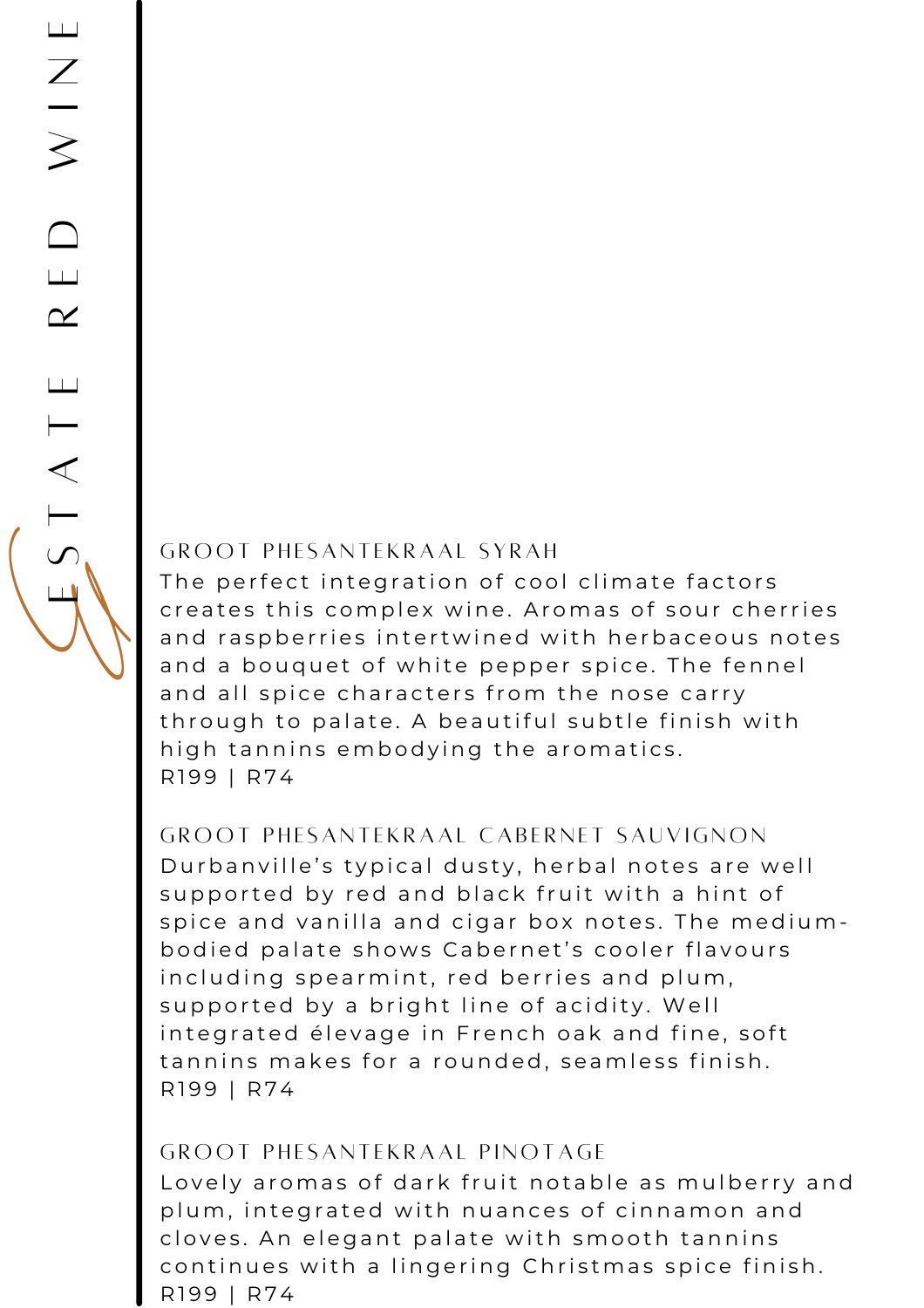GROOT PHESANTEKRAAL BERLIET RESERVE PINOTAGE This limited release Pinotage exudes characteristics ripe plums, subtle toasty oak, and further complexity with careful cellaring for a further 10 years R252 | R94

an elegant tannin structure. This wine will develop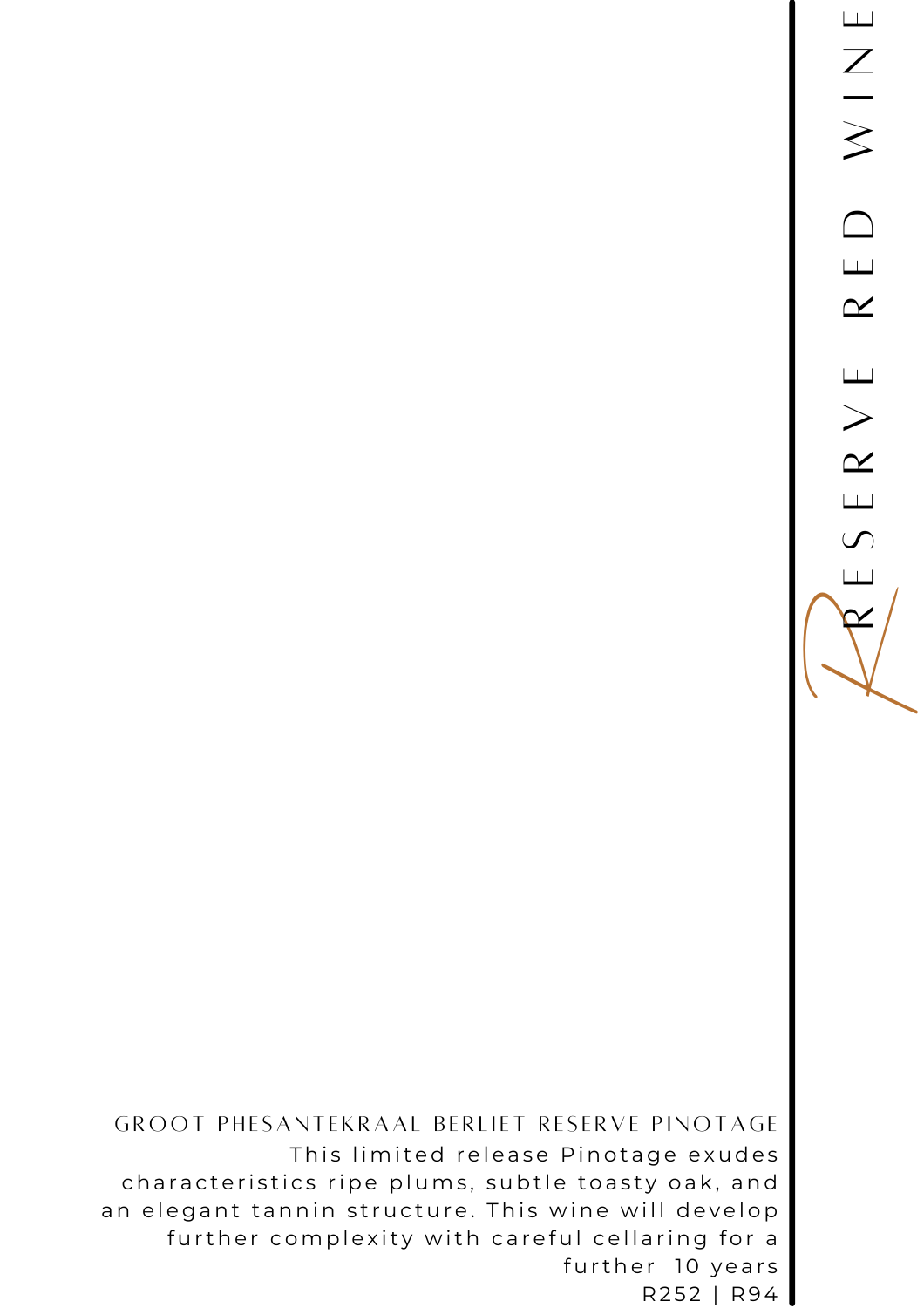RE<br>BBRE  $\bf{\curvearrowright}$ E $\blacktriangleleft$  $\swarrow$  $\Box$  $\blacktriangleleft$  $\mathcal{S}$  $\overline{\phantom{0}}$ 

08:00 - 11:30 | TUESDAY - FRIDAY 09:00 - 11:30 | SATURDAY - SUNDAY

COOKED BREAKFAST

Scrambled eggs, boerewors, streaky bacon, fried tomato & ciabatta toast R<sub>129</sub>

SALMON BOWL Smoked salmon trout, crispy potato, poached eggs, baby spinach, cherry tomatoes & chive hollandaise R 142

BERRY CREAM FLAPJACKS Lemon Berry compote, whipped berry cream, white chocolate shavings & honey R 11 5

TOASTED MUESLI Poached white wine five spice apples, yoghurt, almond lace biscuit & honey R 11 5

MEDITERRANEAN OMELET Artichoke, roasted cherry tomato, olives, feta, red onion & toasted ciabatta R<sub>129</sub>

BABY MARROW FRITTATA Red Pepper, baby marrow, olive, roasted cauliflower steak & romesco sauce R120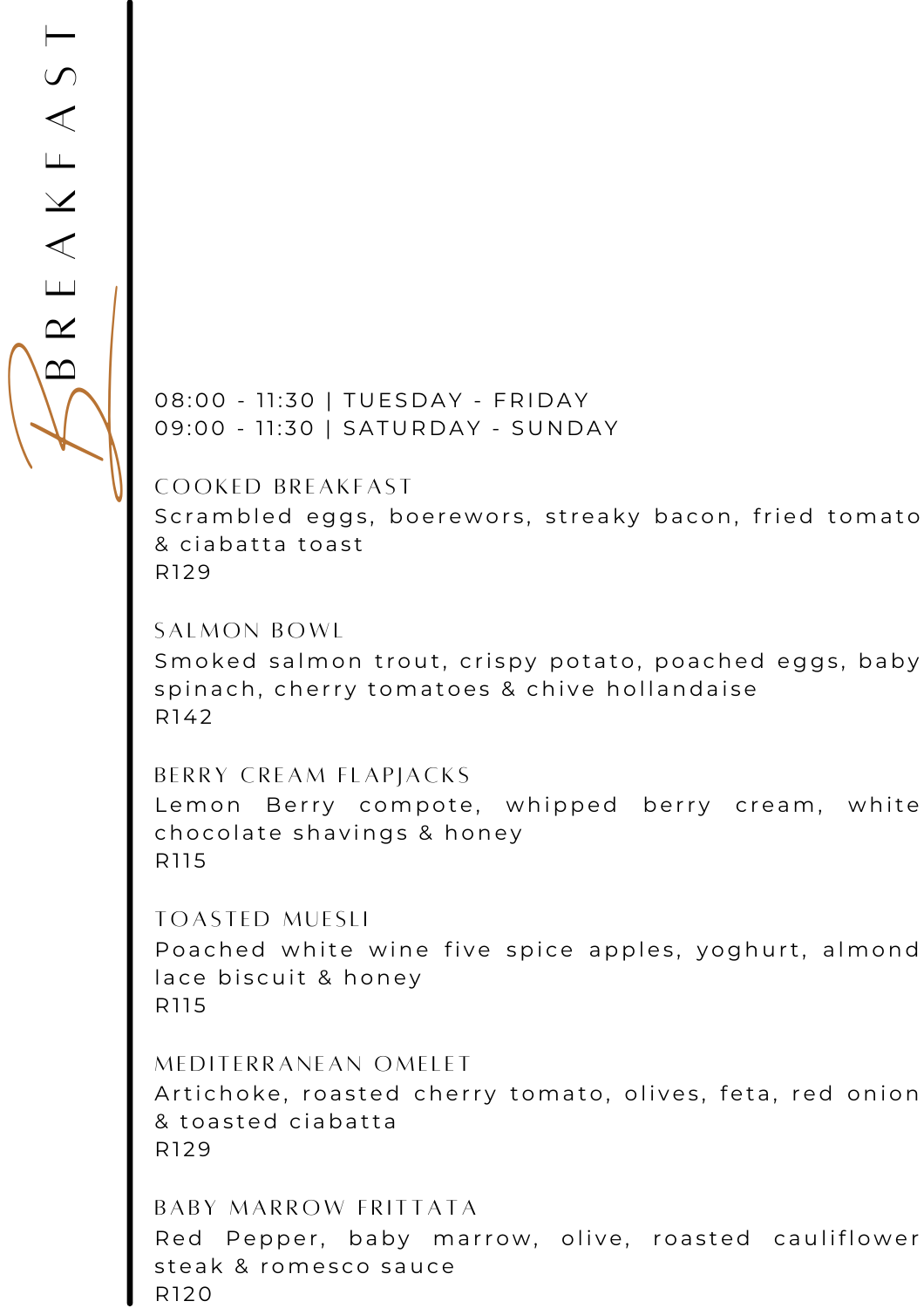12:00 - 15:30 | TUESDAY - FRIDAY 12:00 - 15:00 | SATURDAY - SUNDAY

LAMB DUMPLING Pulled Lamb, hoisin sauce & toasted sesame seeds R125

TEMPURA SOFTSHELL CRAB Green coconut curry sauce, tumeric aioli, spring onion & chilli R135

ORANGE POACHED CARROT Orange glaze, baby beetroot, orange labneh & Dukkah spice R 9 5

PAN FRIED SCALLOPS Cauliflower purée, grilled asparagus, crispy leek & citrus foam R 1 3 5

CHEESE & CHARCUTERIE FOR 2 Three cheeses, two cured meats, two preserves, fruit, ciabatta & melba toast R 2 1 5

> BREADBASKET FOR 2 Freshly baked bread with flavoured butter R 48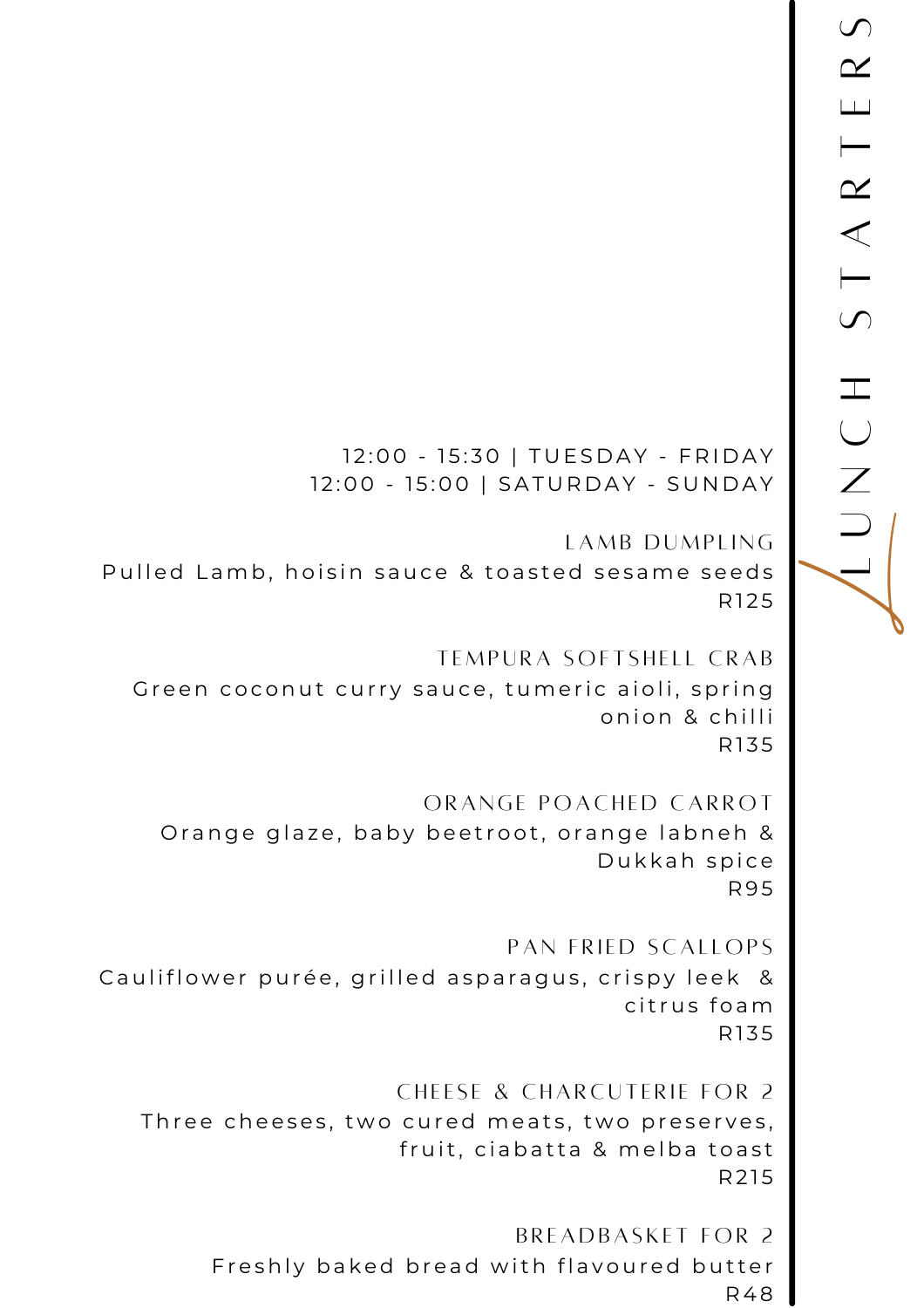12:00 - 15:30 | TUESDAY - FRIDAY 12:00 - 15:00 | SATURDAY - SUNDAY

250G GRILLED RIBEYE STEAK Potato purée, grilled asparagus, thyme and garlic red wine jus & crispy fried mint leaves R 2 94

#### CHICKEN SUPREME

Tomato cream cheese filling, roasted carrot, ancient grain, broccolini, baby beets, truffle jus & pecan nuts R<sub>195</sub>

PULLED ROLLED LAMB Grilled cauliflower steak, cauliflower purée, cous cous style cauliflower, lamb jus & microgreens R 2 20

PORK AND PRAWN RAVIOLI Homemade ravioli, pulled pork filling, edamame pods, prawn bisque & crispy julienne bacon R<sub>195</sub>

SLOW BRAISED PORK BELLY Fennel mash purée, caramelised fennel bulb, grilled baby onion, onion purée & pork jus R 1 9 8

#### 250G WAGYU BEEF BURGER

Jalapeno and pineapple salsa, fresh tomato, gem lettuce, pickled baby marrow, siracha aioli, cheese & hand cut fries R 1 80

GRILLED LINE FISH Carrot purée, citrus carrot, beetroot lemon jelly, red onion pearls, romesco sauce & pomme crisp R 2 10

WARM BULGUR WHEAT VEGETABLE BOWL Hummus, onion purée, baby carrot, baby beetroot. baby spinach & broccolini R 145